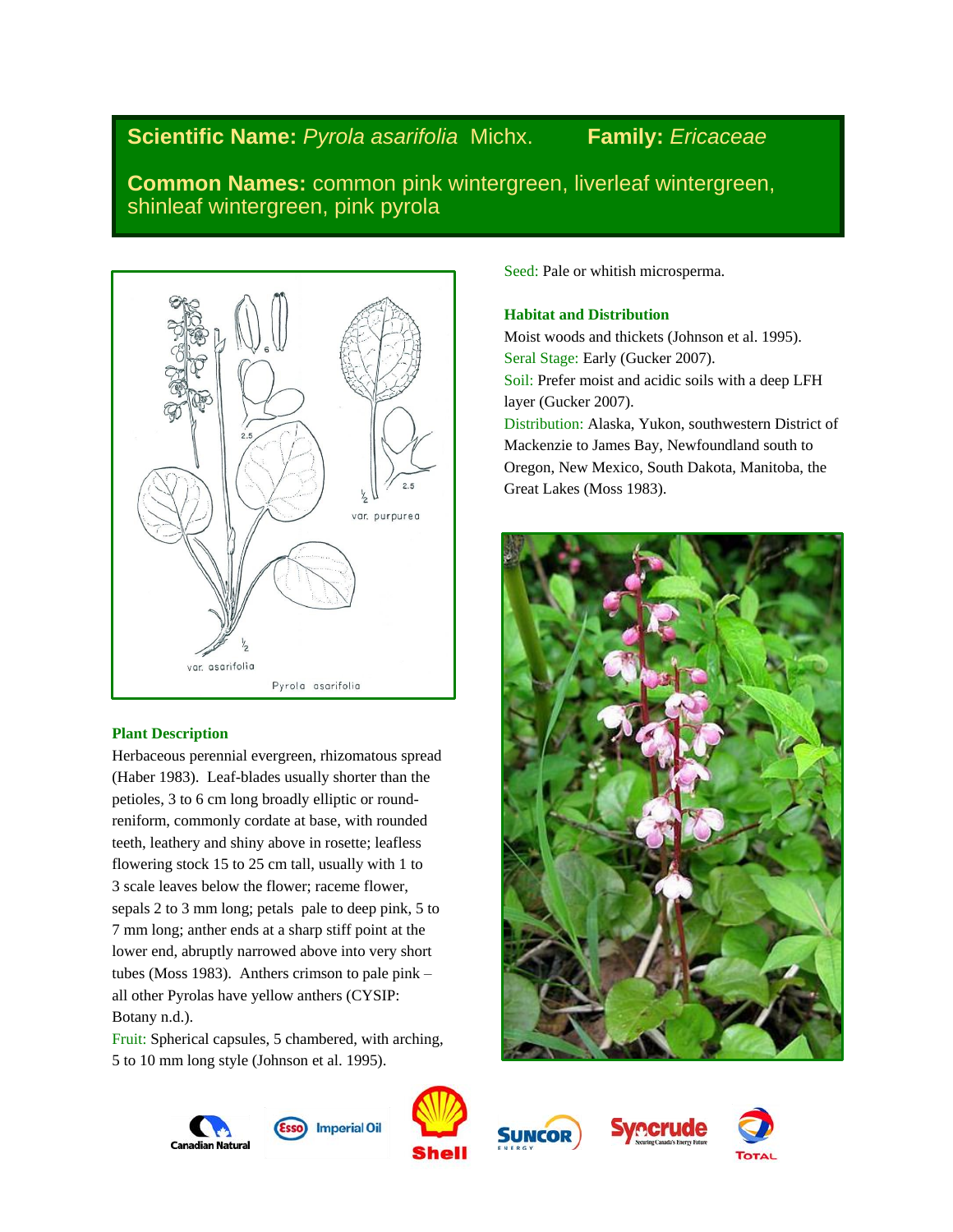### **Phenology**

Flowering June through September (Gucker 2007). Retains leaves spring through October (Landhausser et al. 1997).

# **Pollination**

Pyrolaceae are self-compatible and most often pollinated by insects (Knudsen and Olessen 1993).

# **Genetics**

2n=46 (Moss 1983).

# **Symbiosis**

Pyrolaceae form arbutoid associations with basidiomycetes (Robertson and Roberson 1985). Mycorrhizae are required for germination (Hashimoto et al. 2012).

# **Seed Processing**

Collection: Pluck or snip dried capsules and bag. Seed Weight: 0.007g/1,000 seeds (Royal Botanic Gardens Kew 2008).

Harvest Dates: August.

Cleaning: Due to size of seed, cleaning should occur in the absence of air flow. For best results, break seed capsules at location desired. Storage Behaviour: Likely Orthodox, seeds should be dried to low relative humidity prior to storage. Storage: Store cold after drying.

Longevity: No literature found.

#### **Propagation**

Natural Regeneration: By seed and rhizome (Plants for a Future n.d.). Germination: Infrequent (Plants for a Future n.d.). Mycoheterotrophic – requiring fungus *B. sebacinales* for germination (Hashimoto et al. 2012). Pre-treatment: Seed burial packet of 53 μm nylon net. Direct Seeding: No literature found. Planting Density: No literature found. Seed Rate: No literature found. Vegetative Propagation: Rhizomatous (Gucker 2007). Micro-propagation: No literature found.

Greenhouse: Dust-like seed is difficult to germinate but may produce plants if sown on sphagnum moss (Lady Bird Johnson Wildflower Center 2007).

#### **Aboriginal/Food Uses**

Food: No literature found. Medicinal: All Pyrolas contain a drug related to aspirin (CYSIP: Botany n.d.). Leaves can be mashed with lard to stop bleeding and promote healing or chewed to relieve toothaches; boiled with water and mint leaves, it can treat kidney and urinary blockages (CYSIP: Botany n.d.); leaf infusion washes sore eyes; decoction drunk to treat coughing up blood (Marles et al. 2000). Used as a poultice to mitigate swelling and sores (Gucker 2007).

Used in a decoction to aid in treating sore eyes, coughing up of blood, and liver irritation (Plants for a Future n.d.).

# **Wildlife/Forage Usage**

Wildlife: No literature found. Livestock: No literature found. Grazing Response: Decreaser (Gucker 2007).

#### **Reclamation Potential**

No literature found.

# **Commercial Resources**

Availability: No literature found. Cultivars: No literature found. Uses: No literature found.

#### **Notes**

Hybridizes with snowline wintergreen (*P. minor*) in Alberta (Gucker 2007).

*Pyrola asarifolia* is listed as 79% intact (less occurrences than expected) in the Alberta oil sands region (Alberta Biodiversity Monitoring Institute 2014).

Host to spruce cone rust (Gucker 2007). Polymorphic, with variation according to geographic position – east vs. west and north vs. south (Haber 1983).